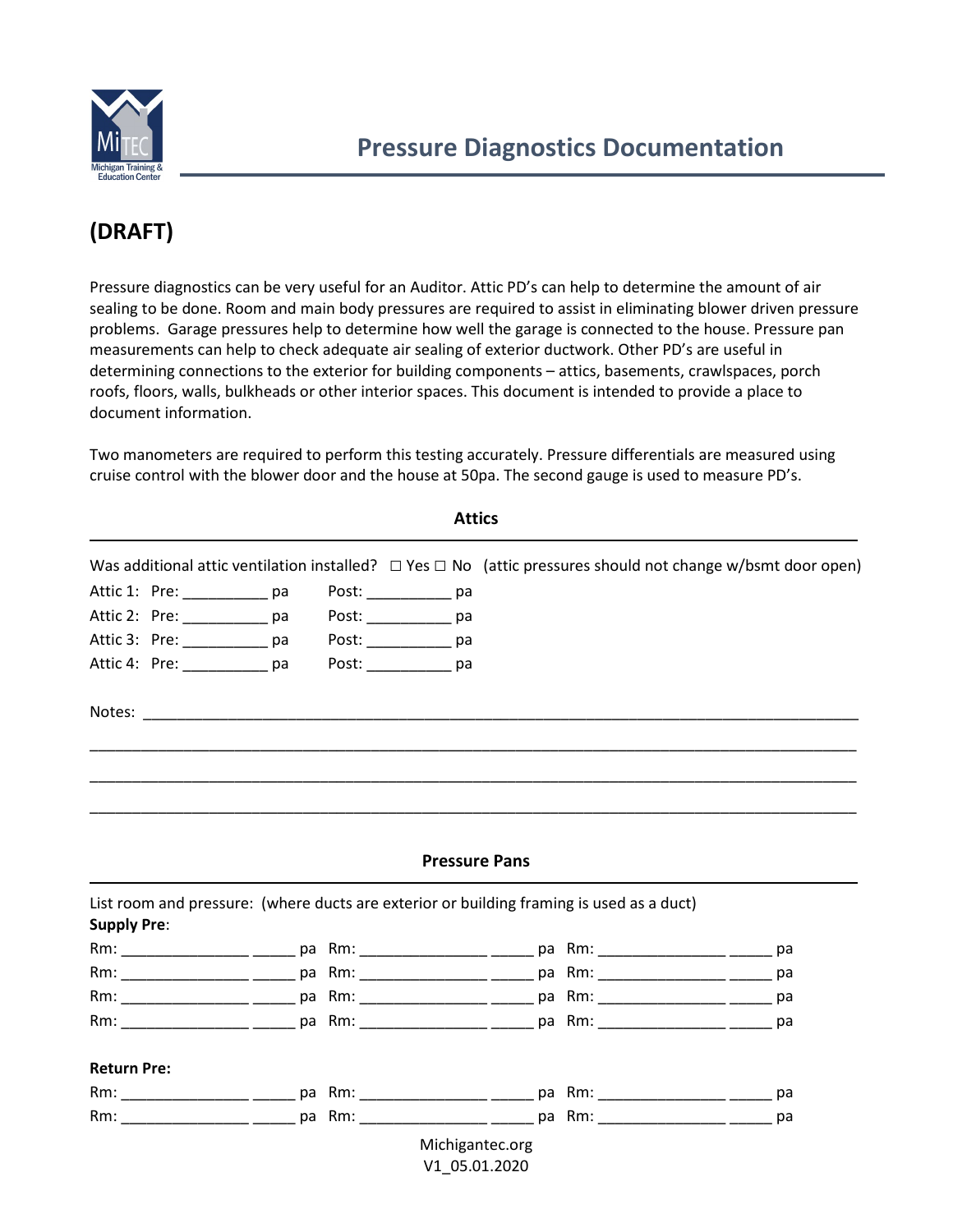## **Supply Post:**

| Rm: _________________ _______ pa Rm: _________________________ pa Rm: ____________________________ pa        |  |  |
|--------------------------------------------------------------------------------------------------------------|--|--|
| Rm: ____________________________pa Rm: ___________________________pa Rm: ________________________________pa  |  |  |
| Rm: ____________________________pa Rm: ___________________________pa Rm: _________________________________pa |  |  |
| Rm: ____________________________pa Rm: ___________________________pa Rm: _________________________________pa |  |  |
| <b>Return Post:</b>                                                                                          |  |  |
| Rm: ____________________________pa Rm: ___________________________pa Rm: _________________________________pa |  |  |
|                                                                                                              |  |  |
|                                                                                                              |  |  |
|                                                                                                              |  |  |
|                                                                                                              |  |  |

## **Room Pressures**

| List room and pressure WRT the main body with all the interior doors closed and the air handler operating:   |  |  |
|--------------------------------------------------------------------------------------------------------------|--|--|
| Pre:                                                                                                         |  |  |
| Rm: _________________ ______ pa Rm: ________________________ pa Rm: __________________________ pa            |  |  |
| Rm: ____________________________pa Rm: ___________________________pa Rm: _________________________________pa |  |  |
| Rm: ____________________________pa Rm: ___________________________pa Rm: ________________________________pa  |  |  |
| Rm: _________________ ______ pa Rm: _______________________ pa Rm: _________________________ pa              |  |  |
| Post:                                                                                                        |  |  |
| Rm: __________________ ______ pa   Rm: _________________________ pa   Rm: __________________________ pa      |  |  |
| Rm: ____________________________pa Rm: ___________________________pa Rm: _________________________________pa |  |  |
|                                                                                                              |  |  |
|                                                                                                              |  |  |
| Pre: Main body WRT outside: ____________ pa Post: Main body WRT outside: ___________ pa                      |  |  |
| <b>Pre:</b> Duct zone WRT outside: _____________ pa <b>Post:</b> Duct zone WRT outside: _____________ pa     |  |  |
|                                                                                                              |  |  |
|                                                                                                              |  |  |
|                                                                                                              |  |  |

Michigantec.org V1\_05.01.2020